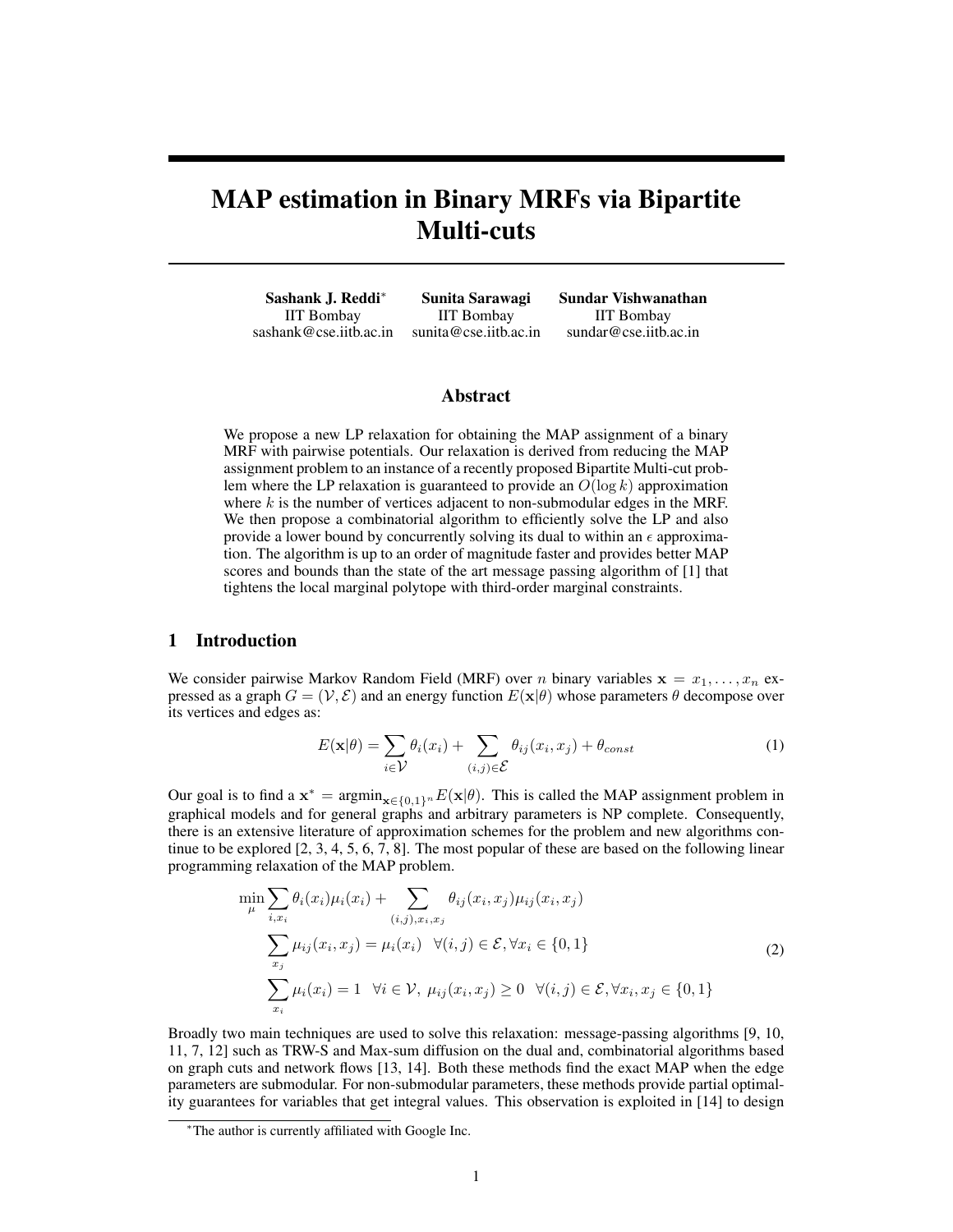an iterative probing scheme to expand the set of variables with optimal assignments. However, this scheme is useful only for the case when the graphical model has a few non-submodular edges. More principled methods to improve the solution output by the relaxed LP are based on progressively tightening the relaxation with violated constraints. Cycle constraints [15, 16, 17, 18, 1, 19] and higher order marginal constraints [17, 1, 20] are two such types of constraints. However, these are not backed by efficient algorithms and thus most of these tightenings come at a considerable computational cost.

In this paper we propose a new relaxation of the MAP estimation problem via reduction to a recently proposed Bipartite Multi-cut problem in undirected graphs [21]. We exploit this to show that after adding a polynomial number of constraints, we get a  $O(\log k)$  approximation guarantee on the MAP objective where  $k$  is the number of variables adjacent to non-submodular edges in the graphical model, and this can be tightened to  $O(\sqrt{\log(k)} \log(\log(k)))$  using a semi-definite programming relaxation<sup>1</sup>. In this paper we explore only LP-based relaxation since our goal is to design practical algorithms.

We propose a combinatorial algorithm to efficiently solve this LP by casting it as a Multi-cut problem on a specially constructed graph, the dual of which is a multi-commodity flow problem. The algorithm, adapted from [22, 23], simultaneously updates the primal and dual solutions, and thus at any point provides both a candidate solution and a lower bound to the energy function. It is guaranteed to provide an  $\epsilon$ - approximate solution of the primal LP in  $O(\epsilon^{-2}(|\mathcal{V}|+|\mathcal{E}|)^2)$  time but in practice terminates much faster. No such guarantees exist for any of the existing algorithms for tightening the MAP LP based on cycle or higher order marginals constraints. Empirically, this algorithm is an order of magnitude faster than the state of the art message passing algorithm[1] while yielding the same or better MAP values and bounds. We show that our LP is a relaxation of the LP with cycle constraints, but we still yield better and faster bounds because our combinatorial algorithm solves the LP within a guaranteed  $\epsilon$  approximation.

## 2 MAP estimation as Bipartite Multi-cut

We assume a reparameterization of the energy function so that the parameters of  $E(\mathbf{x}|\theta)$  (Equation 1) are

- 1. Symmetric, that is for  $\{x_i, x_j\} \in \{0,1\}^2$   $\theta_{ij}(x_i, x_j) = \theta_{ij}(\overline{x}_i, \overline{x}_j)$  where  $\overline{x}_i = 1 x_i$ ,
- 2. Zero-normalized, that is  $\min_{x_i} \theta_i(x_i) = 0$  and  $\min_{x_i, x_j} \theta_{ij}(x_i, x_j) = 0$ .

It is easy to see that any energy function over binary variables can be reparameterized in this form<sup>2</sup>.

Our starting point is the LP relaxation proposed in [13] for approximating MAP  $x^*$  = argmin<sub>x</sub> $E(\mathbf{x}|\theta)$  as the minimum s-t cut in a suitably constructed graph  $H = (\mathcal{V}_H, \mathcal{E}_H)$ . We present this construction for completeness.

#### 2.1 Graph cut-based relaxation of [13]

For ease of notation, first augment the *n* variables with a special " $0$ " variable that always takes a label of 0 and has an edge to all n variables. This enables us to redefine the node parameters  $\theta_i(x_i)$ as edge parameters  $\theta_{0i}(0, x_i)$ . Add to H two vertices  $i_0$  and  $i_1$  for each variable  $i, 0 \le i \le n$ . For each edge  $(i, j) \in \mathcal{E}$ , add an edge between  $i_0$  and  $j_0$  with weight  $\theta_{ij}(0, 1)$  if the edge is submodular, else add edge  $(i_0, j_1)$  with weight  $\theta_{ij} (0, 0)$ . For every vertex i, if  $\theta_i(1)$  is non-zero add an edge between  $0_0$  and  $i_0$  with weight  $\theta_i(1)$  else add edge between  $0_1$  and  $i_0$  with weight  $\theta_i(0)$ . It is easy to see that the MAP problem  $\min_{\mathbf{x} \in \{0,1\}^n} E(\mathbf{x})$  is equivalent to solving the following program if all

<sup>&</sup>lt;sup>1</sup>We note however that these multiplicative bounds may not be relevant for MAP estimation problem in graphical models where reparameterization leaves behind *negative* constants which are kept outside the LP objective.

<sup>&</sup>lt;sup>2</sup>Set:  $\theta'_{ij}(0,0) = \theta'_{ij}(1,1) = (\theta_{ij}(0,0) + \theta_{ij}(1,1))/2, \theta'_{ij}(0,1) = \theta'_{ij}(1,0) = (\theta_{ij}(0,1) + \theta_{ij}(0,1))$  $\theta_{ij}(1,0))/2, \dot{\theta}'_i(1) = \theta_i(1) + \sum_{(i,j) \in \mathcal{E}} (\dot{\theta_{ij}}(1,0) + \dot{\theta_{ij}}(1,1) - \dot{\theta_{ij}}(0,1) - \dot{\theta_{ij}}(0,0))/2, \dot{\theta}'_{const} = \dot{\theta}_{const} + \dot{\theta}_{ij}(1,0) - \dot{\theta}_{ij}(0,0)$  $\sum_{(i,j)\in\mathcal{E}}(\theta_{ij}(0,0)-\theta_{ij}(1,1))/2$ . Then zero normalize as in [9].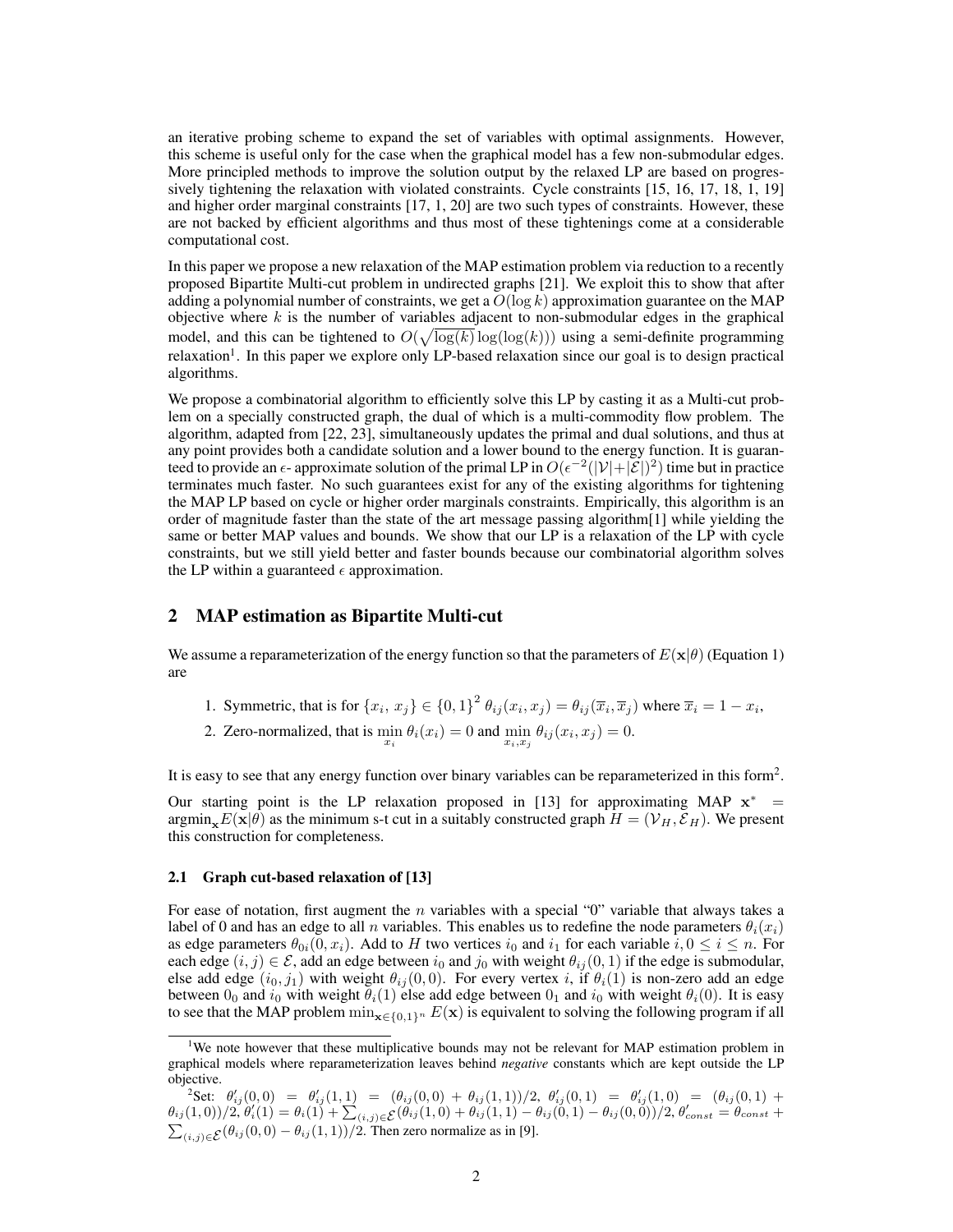variables are further constrained to take integral values (with  $D(i_0) \equiv x_i$ ).

$$
\min_{d_e, D(.)} \sum_{e \in \mathcal{E}_H} w_e d_e
$$
\n
$$
d_e + D(i_s) - D(j_t) \ge 0 \qquad \forall e = (i_s, j_t) \in \mathcal{E}_H
$$
\n
$$
d_e + D(j_t) - D(i_s) \ge 0 \qquad \forall e = (i_s, j_t) \in \mathcal{E}_H
$$
\n
$$
D(0_0) = 0
$$
\n
$$
D(i_s) \in [0, 1] \qquad \forall i_s \in \mathcal{V}_H
$$
\n
$$
d_e \in [0, 1] \qquad \forall e \in \mathcal{E}_H
$$
\n
$$
D(i_0) + D(i_1) = 1 \qquad \forall i \in \{0, ..., n\}
$$
\n
$$
(Min-cut LP)
$$

An efficient way to solve this LP exactly is by finding a s-t Min-cut in H with  $(s t)$  as  $(0<sub>0</sub>, 0<sub>1</sub>)$  and setting  $D(i_0) = 1/2$  when both  $i_0$  and  $i_1$  fall on the same side otherwise setting it to 0 or 1 depending on whether  $i_0$  or  $i_1$  are in the  $0_0$  side [13, 14]. It is easy to see that this LP is equivalent to the basic LP relaxation in Equation 2 for which many alternative algorithms have been proposed [3, 6, 7, 9, 11]. On graphs with many cycles containing an odd number of non-submodular edges, this method yields poor MAP assignments.

We next show how to tighten this LP based on a connection to a recently proposed Bipartite Multi-cut problem [21].

#### 2.2 Bipartite Multi-cut based LP relaxation

The Bipartite Multi-cut (BMC) problem is a generalization of the standard s-t Min-cut problem. Given an undirected graph  $J = (\mathcal{N}, \mathcal{A})$  with non-negative edge weights, the s-t Min-cut problem finds the subset of edges with minimum total weight, whose deletion disconnects s and t. In BMC, we are given k source-sink pairs  $ST = \{(s_1, t_1) \dots (s_k, t_k)\}\$ , and the goal is find a subset of vertices  $M \subset \mathcal{N}$  such that  $| \{s_i, t_i\} \cap M | = 1$  and the total weight of edges from M to the remaining vertices  $N - M$  is minimized. The BMC problem was recently proposed in [21] where it was shown to be NP-hard and  $O(\log k)$  approximable using a linear programming relaxation. The BMC problem is also related to the more popular Multi-cut problem where the goal is to identify the smallest weight set of edges such that every  $s_i$  and  $t_i$  are separated. Any feasible BMC solution is a solution to Multi-cut but not the other way round. To see this, consider a graph over six vertices  $(s_1, s_2, s_3, t_1, t_2, t_3)$  and three edges  $(s_1, s_3), (t_1, t_2), (s_2, t_3)$ . If  $ST = \{(s_i, t_i) : 1 \le i \le 3\}$ , then all pairs in ST are separated and optimal Multi-cut solution has cost 0. But, for BMC one of the three edges has to be cut. The LP relaxations for Multi-cut provide only a  $\Omega(k)$  approximation to the BMC problem.

We reduce the MAP estimation problem to the Bipartite Multi-cut problem on an optimized version of graph  $H$  constructed so that the set of variables  $R$  adjacent to non-submodular edges is minimized. Later in Section 2.3 we will show how to create such an optimized graph. Without loss of generality, we assume that the variables in R are  $0, 1, \ldots, k$ . The remaining variables  $j \in \mathcal{V} - R$  do not need the  $j_1$  copy of j in H since there have no edges adjacent to  $j_1$ . We create an instance of a Bipartite Multi-cut problem on H with the source-sink pairs  $ST = \{(i_0, i_1) : 0 \le i \le k\}$ . Let M be the subset of vertices output by BMC on this graph, and without loss of generality assume that  $M$ contains 0<sub>0</sub>. The MAP labeling  $x^*$  is obtained from M by setting  $x_i = s$  if  $i_s \in M$  and  $x_i = \overline{s}$  if  $i_s \in V_H - M$ . This gives a valid MAP labeling because for each variable j that appears in the set R, BMC ensures that M contains exactly one of  $(j_0, j_1)$ .

Using this connection, we tighten the Min-cut LP as follows. For each  $u \in \{0_0, 0_1, \ldots, k_0, k_1\}$  and  $j_s \in V_H$  we define new variables  $D_u(j_s)$  and use these to augment the Min-cut LP with additional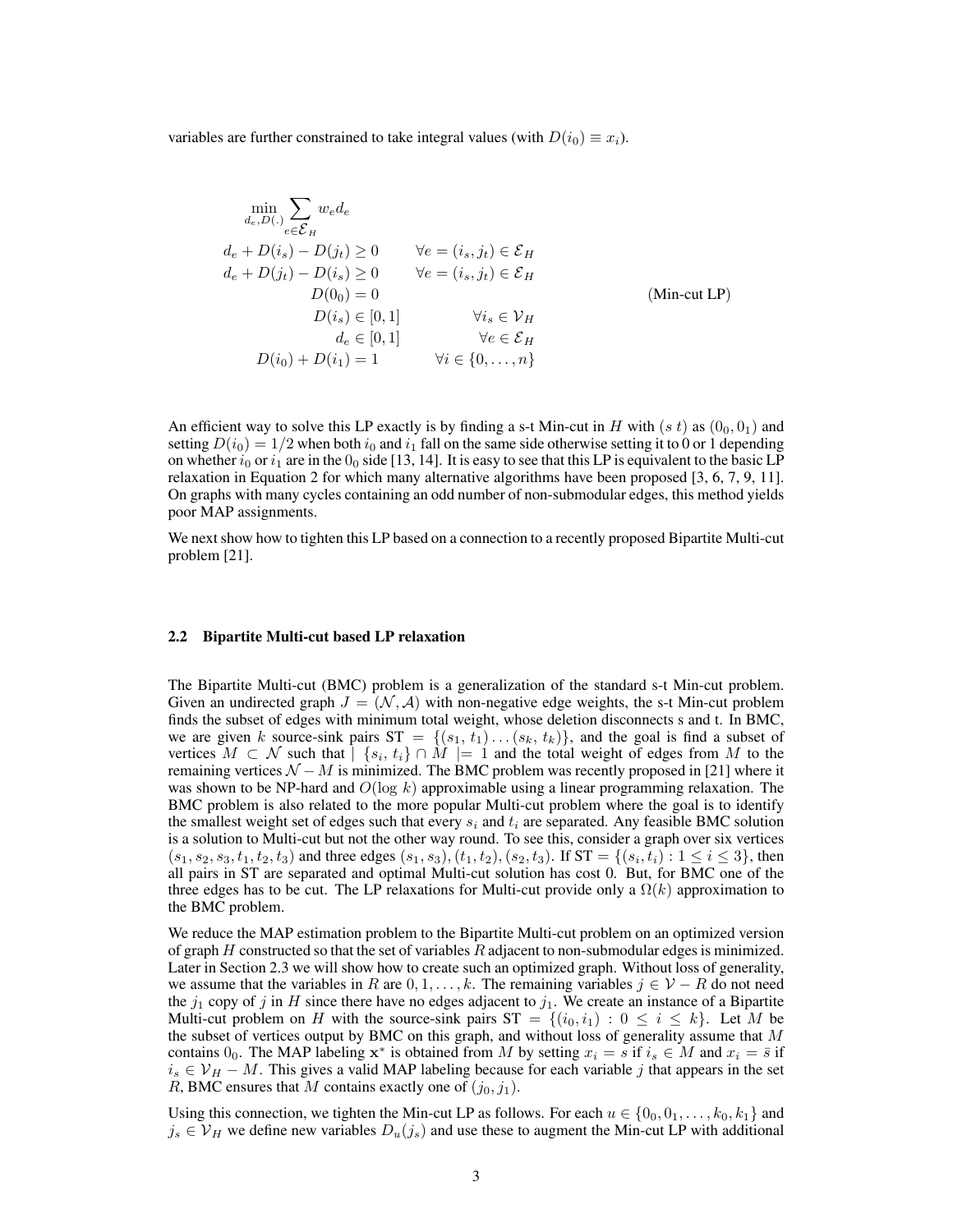constraints as follows:

$$
\min_{d_e, D_u(.)} \sum_{e \in \mathcal{E}_H} w_e d_e
$$
\n
$$
d_e + D_u(i_s) - D_u(j_t) \ge 0
$$
\n
$$
d_e + D_u(j_t) - D_u(i_s) \ge 0
$$
\n
$$
V_e = (i_s, j_t) \in \mathcal{E}_H, \ \forall u \in \{0_0, 0_1, \dots, k_0, k_1\}
$$
\n
$$
D_{i_0}(i_1) \ge 1 \ \forall i \in \{0, \dots, k\}
$$
\n
$$
D_u(j_s) \ge 0 \ \forall j_s \in \mathcal{V}_H, \ \forall u \in \{0_0, 0_1, \dots, k_0, k_1\}
$$
\n
$$
d_e \ge 0 \ \forall e \in \mathcal{E}_H
$$
\n
$$
D_{i_0}(j_0) = D_{i_1}(j_1)
$$
\n
$$
D_{i_0}(j_1) = D_{i_1}(j_0)
$$
\n
$$
V_i, j \in \{0, \dots, k\}
$$
\n
$$
(BM
$$

A useful interpretation of the above LP is provided by viewing variables  $d_e$  as the distance between  $i_s$  and  $j_t$  for any edge  $e = (i_s, j_t)$ , and variables  $D_u(j_s)$  as the distance between u and  $j_s$ . The first two constraints ensure that these distance variables satisfy triangle inequality. These, along with the constraint  $D_{i_0}(i_1) \geq 1$  ensure that for every ST pair  $(i_0, i_1)$ , any path P from  $i_0$  to  $i_1$ has  $\sum_{e \in P} d_e \ge 1$ . In contrast, the Min-cut LP ensures this kind of separation only for the  $(0_0, 0_1)$ terminal pair. Later, in Section 5 we will establish a connection between these constraints and cycle constraints [15, 16, 17, 18, 19]. When the LP returns integral solutions, we obtain an optimal MAP labeling using  $M = \{j_s : D_{0_0}(j_s) = 0\}$ . When the variables are not integral, [21] suggests a region growing approach for rounding them so as to get a  $O(\log k)$  approximation of the optimal objective. In practice, we found that ICM starting with fractional node assignments  $x_i = D_{0}(i_0)$  gave better results.

#### 2.3 Reducing the size of ST set

In the LP above, for every edge that is non-submodular we add a terminal pair to ST corresponding to any of its two endpoints. The problem of minimizing the size of the ST set is equivalent to the problem of finding the minimum set R of variables of  $G$  such that all cycles with an odd number of non-submodular edges are covered. It is easy that see that in any such cycle, it is always possible to flip the variables such that any one selected edge is non-submodular and the rest are submodular. Since finding the optimal  $R$  is NP-hard, we used the following heuristics.

First, we pick the set of variables to flip so as to minimize the number of non-submodular edges, and then obtain a vertex cover of the reduced non-submodular edges using a greedy algorithm. Interestingly, this problem can be cast as a MAP inference problem on G defined as follows: For each variable, label 0 denotes that the variable is not flipped and 1 denotes that the node is flipped. Thus, if an edge is submodular and both variables attached to it are flipped (i.e labeled 1) then the edge remains submodular. We need to minimize the number of non-submodular edges. Therefore, energy function for this new graphical model will be

$$
\theta_{ij}(x_i, x_j) = x_i \oplus x_j \oplus \text{is-non-submodular}(i, j) \quad \forall (i, j) \in \mathcal{E}
$$
  

$$
\overline{\theta}_i(0) = \overline{\theta}_i(1) = 0 \quad \forall i \in \mathcal{V}
$$

When G is planar, for example a grid, the special structure of these potentials (Ising energy function) enables us to get an optimal solution using the matching algorithm of [24, 8].

With the above LP formulation, we were able to obtain exact solutions for most 20x20 grids and 25 node clique graphs. However, the LP does not scale beyond 30x30 grid and 50 node clique graphs. We therefore provide a combinatorial algorithm for solving the LP.

## 3 Combinatorial algorithm

We will adapt the primal-dual algorithm that was proposed in [22, 23] for solving the closely related Multi-cut problem. We review this algorithm in Section 3.1 and in Section 3.2 show how we adapt it to solve the BMC LP.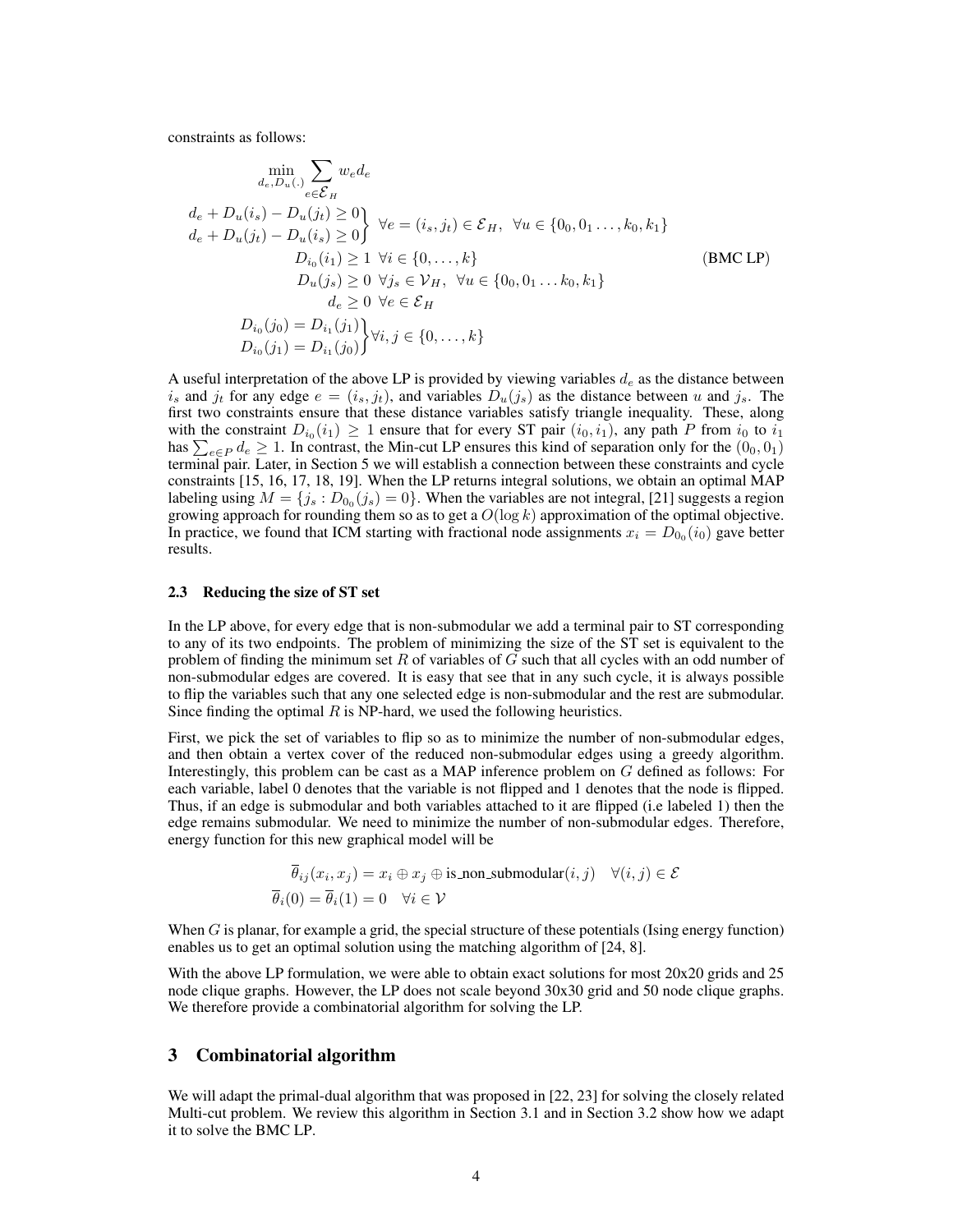#### 3.1 Garg's algorithm for the Multi-cut problem

Recall that in the Multi-cut problem, the goal is to remove the minimum weight set of edges so as to separate each  $(s_i, t_i)$  pair in ST. This problem is formulated as the followed primal dual LP pair in [22].

Multi-cut LP: Primal  $\min_d$  $\sum$  $e ∈ E_H$  $w_{e}d_{e}$  $\sum$ e∈P  $d_e \geq 1 \quad \forall P \in \mathcal{P}$  $d_e \geq 0 \quad \forall e \in \mathcal{E}_H$ Multi-cut LP: Dual max f  $\sum$  $P \in \mathcal{P}$  $f_P$  $\sum$  $_{P \in \mathcal{P}_e}$  $f_P \leq w_e \quad \forall e \in E_H$  $f_P \geq 0 \quad \forall P \in \mathcal{P}$ 

where P denotes all paths between a pair of vertices in ST and  $\mathcal{P}_e$  denotes the set of paths in P which contain edge e. Garg's algorithm [22, 23] simultaneously solves the primal and dual so that they are within an  $\epsilon$  factor of each other for any user-provided  $\epsilon > 0$ . The algorithm starts by setting all dual variables flow variables to zero and all primal variables  $d_e = \delta$  where  $\delta$  is  $(1+\epsilon)/( (1+\epsilon)L)^{1/\epsilon}$ , and  $L$  is the maximum number of edges for any path in  $P$ . It then iteratively updates the variables by first finding the shortest path  $P \in \mathcal{P}$  which violates the  $\sum_{e \in P} d_e \geq 1$  constraint and then, modifying variables as  $f_P = \min_{e \in P} w_e$  i.e  $f = f + f_P$  and  $d_e = d_e(1 + \frac{\epsilon f_P}{w_e}) \forall e \in P$ . At any point a feasible solution can be obtained by rescaling all the primal and dual variables. Termination is reached when the rescaled primal objective is within  $(1 + \epsilon)$  of the rescaled dual objective for error parameter  $\epsilon$ . This process is shown to terminate in  $O(m \log_{1+\epsilon} \frac{1+\epsilon}{\delta})$  steps where  $m = |\mathcal{E}_H|$ .

### 3.2 Solving the BMC LP

We first modify the edge weights on graph  $H$  constructed for the BMC LP so that for all edges  $e = (i_s, j_t)$  and its complement  $\bar{e} = (i_{\bar{s}}, j_{\bar{t}})$ , the weights are equal, that is,  $w_e = w_{\bar{e}}$ . This can be easily ensured by setting  $w_e = w_{\bar{e}} =$  average of previous edge weights of e and  $\bar{e}$  in H. This change adds all  $(2n + 2)$  possible vertices to H i.e all nodes  $0 \le i \le n$  contain terminal pairs  $(i_0, i_1)$ in the ST set. For any path  $P$  in  $H$  we define its *complementary* path  $P$  to be the path obtained by reversing the order of edges and complementing all edges in P. For example, the complement of path  $(2_0, 1_1, 3_0, 2_1)$  is  $(2_0, 3_1, 1_0, 2_1)$ . Next, we consider the following alternative LP called BMC-Sym LP for BMC on symmetric graphs, that is, graphs where  $w_e = w_{\bar{e}}$ 

> $\min$   $\sum$ e∈ ${\cal E}_H$  $w_{e}d_{e}$  $\sum$ e∈P  $d_e \geq 1 \quad \forall P \in \mathcal{P}$  (BMC-Sym LP)  $d_e \geq 0$ ,  $d_e = d_{\overline{e}} \ \ \forall e \in \mathcal{E}_H$

Lemma 1 *When* H *is symmetric, the BMC-Sym LP, BMC LP, and Multi-cut LP are equivalent.*

PROOF Any feasible solution of BMC-Sym LP can be used to obtain a solution to BMC LP with the same objective as follows: Set  $d_e$  variables unchanged, this keeps the objective intact. Set  $D_u(i_s)$ as the length of the shortest path between u and  $i_s$  that is,  $D_u(i_s) = \min_{P \in \text{paths}(u, i_s)} \sum_{e \in P} d_e$ . This yields a feasible solution — the constraints  $d_e + D_u(i_s) - D_u(j_t) \ge 0$  hold because  $D_u(i_s)$ variables are the shortest path between u and  $i_s$ . The constraints  $D_{i_0}(i_1) \geq 1$  hold because all paths between  $i_0$  and  $i_1$  have a distance  $\geq 1$  in BMC-Sym LP. The constraints  $D_{i_0}(j_0) = D_{i_1}(j_1)$  and  $D_{i_0}(j_1) = D_{i_1}(j_0)$  are satisfied because the distances are symmetric  $d_e = d_{\overline{e}}$ .

We next show that any feasible solution of BMC LP gives a feasible solution to Multi-cut LP with the same  $d_e$  and objective value. For any pair  $(p_0, p_1) \in ST$  the constraint  $D_{p_0}(p_1) \ge 1$  along with repeated application of  $d_e+D_{p_0}(i_s)-D_{p_0}(j_t)\geq 0$  ensures that  $\sum_{e\in P}d_e\geq 1$  for any path between  $p_0$  and  $p_1$ .

Finally, we show that if  $\{d_e\}$  is a feasible solution to Multi-cut LP then it can be used to construct a feasible solution  $\{d'_e\}$  to BMC-Sym LP without changing the value of the objective function using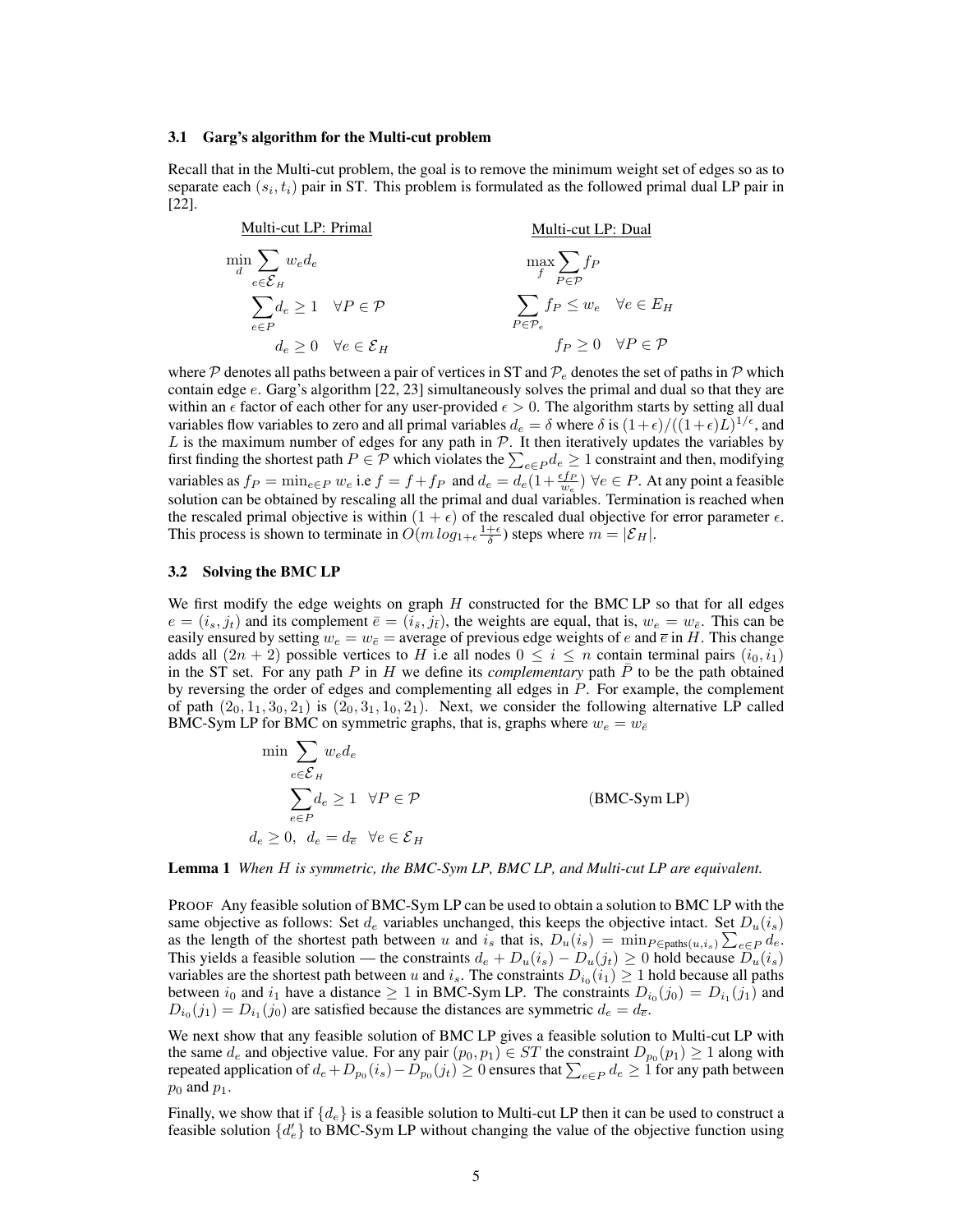$d'_e = d'_{\overline{e}} = (d_e + d_{\overline{e}})/2$ . The objective value remains unchanged since  $w_e = w_{\overline{e}}$ . The path constraints  $\sum_{e \in P} d'_e \ge 1$  hold  $\forall P \in \mathcal{P}$  because both path P and its complementary path  $\overline{P}$  are in  $\mathcal{P}$ and we know that  $\sum_{e \in P} d_e \ge 1$  and  $\sum_{e \in \overline{P}} d_e = \sum_{e \in P} d_{\overline{e}} \ge 1$ .

We modify Garg's algorithm [22, 23] to exploit the fact that the graph is symmetric so that at each iteration we push twice the flow while keeping the approximation guarantees intact. The key change we make is that when augmenting flow f in some path  $P$ , we augment the same flow f to the complementary path  $\overline{P}$  as outlined in our final algorithm in Figure 1. This change ensures that we always obtain symmetric distance values as we prove below.

**Lemma 2** *Suppose* H is a symmetric graph then  $d_e = d_{\overline{e}} \,\forall e \in \mathcal{E}_H$  at the end of each iteration of *the while loop in algorithm in Figure 1.*

PROOF We prove by induction. The claim holds initially, since  $d_e = \delta \ \forall e \in \mathcal{E}_H$  and H is symmetric. Let  $P_i$  denote the path selected in the  $i<sup>th</sup>$  iteration of the algorithm. Now, suppose that the hypothesis is true for the  $n^{th}$  iteration. In the  $(n + 1)^{th}$  iteration, we augment flow f in both paths  $P_{n+1}$  and  $\overline{P}_{n+1}$ . These paths  $P_{n+1}$  and  $\overline{P}_{n+1}$  do not share any edge because this would imply that there is another pair  $(j_0, j_1)$  of shorter length, and we would choose  $P_{n+1}$  to be this path instead. We then do the following update  $d_e = d_e (1 + \frac{\epsilon f_P}{w_e})$  with  $f_P = \min_{e \in P} w_e$  for both the paths  $P_{n+1}$ and  $\overline{P}_{n+1}$ . Since  $w_e = w_{\overline{e}}$  for all  $e \in \mathcal{E}$  and  $d_e = d_{\overline{e}} \forall e \in \mathcal{E}_H$  before this iteration,  $d_e = d_{\overline{e}}$  $\forall e \in \mathcal{E}_H$  after  $(n+1)^{th}$  step.

## Theorem 3 *The modified algorithm also provides an -approximation algorithm to the BMC LP.*

PROOF Suppose, we do not augment the flow in the complementary path  $\overline{P}$  while augmenting P. In the next iteration the original algorithm of [22, 23] picks  $\overline{P}$  or any path with the same path length since the path length of  $\overline{P}$  and  $\overline{P}$  is equal before the iteration and they do not share any common edges. Therefore, by forcing  $P$  we are not modifying the course of the original algorithm and the analysis in [22, 23] holds here as well.

**Input:** Graphical model G with reparameterized energy function E, approximation guarantee  $\epsilon$ Create symmetric graph  $H$  from  $G$  and  $E$ Initialize  $d_e = \delta$  ( $\delta$  derived from  $\epsilon$  as shown in Section 3.1), and  $f = 0, f_e = 0$ , x=arbitrary initial labeling of graphical model G. Define: Primal objective  $P({d_e}) = \sum_e w_e d_e / \min_{P \in \mathcal{P}} \sum_{e \in P} d_e$ Define: Dual objective  $D(f, \{f_e\}) = f/(\max_e f_e/w_e)$ while  $\min(E(\mathbf{x}) - \theta_{const}, P(\lbrace d_e \rbrace)) > (1 + \epsilon)D(f, \lbrace f_e \rbrace)$  do P = Shortest path between  $(i_0, i_1) \quad \forall (i_0, i_1) \in ST$ if  $\ (\sum_{e \in P} d_e < 1)$  then e∈P With  $f_P = \min_{e \in P} w_e$  update  $f = f + f_P$ ,  $f_e = f_e + f_P$ ,  $d_e = d_e(1 + \frac{\epsilon f_P}{w_e}) \ \forall e \in P$ . Repeat above for the complement path  $\overline{P}$  $x'$  = current solution after rounding,  $x$  = better of x and  $x'$ end if end while **Return** bound =  $D(f, \{f_e\}) + \theta_{const}$ , MAP = **x**.

Figure 1: Combinatorial Algorithm for MAP inference using BMC.

Our algorithm in addition to updating the primal and dual solutions at each iteration, also keeps track of the primal objective obtained with the current best rounding (x in Figure 1). Often, the rounded variables yielded lower primal objective values and led to early termination. The complexity of the algorithm can be shown to be  $O(\epsilon^{-2}km^2)$  ignoring the polylog $(m)$  factors. Fleischer [25] subsequently improved the above algorithm by reducing the complexity to  $O(\epsilon^{-2}m^2)$ . It is interesting to note that running time is independent of  $k$ . Though we have presented modification to algorithm in [22, 23], we can fit our algorithm in Fleischer's framework as well. In fact, we use Fleischer's modification for practical implementation of our algorithm.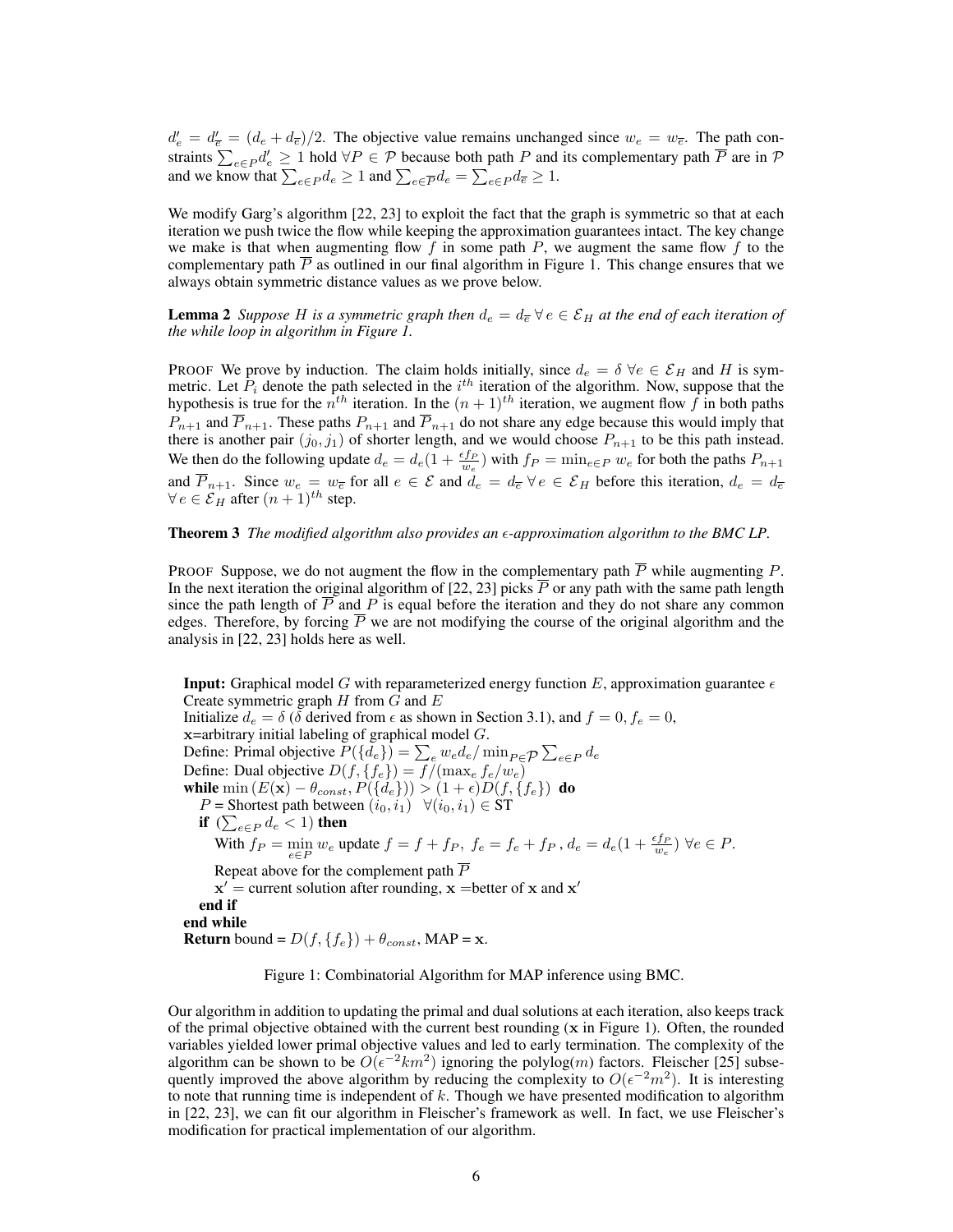

Figure 2: Clique size scaled values of MAP, Upper bound, and running time with increasing clique size on three methods: BMC, MPLP, and TRW-S.



Figure 3: Comparing convergence rates of BMC and MPLP for three different clique graphs.

# 4 Experiments

We compare our proposed algorithm (called BMC here) with MPLP, a state-of-art message passing algorithm [1] that tightens the standard MAP LP with third order marginal constraints, which are equivalent to cycle constraints for binary MRFs. As reference we also present results for the TRW-S algorithm [9]. BMC is implemented in Java whereas for MPLP we ran the C++ code provided by the authors. We run BMC with  $\epsilon = 0.02$ . MPLP was run with edge clusters until convergence (up to a precision of  $2 \times 10^{-4}$ ) or for at most 1000 iterations, whichever comes first. Our experiments were performed on two kinds of datasets: (1) Clique graph based binary MRFs of various sizes generated as per the method of [17] where edge potentials are Potts sampled from  $U[-\sigma, \sigma]$  (our default setting was  $\sigma = 0.5$ ) and node potentials via  $U[-1, 1]$ , and (2) Maxcut instances of various sizes and densities from the BiqMac library<sup>3</sup>. Since the second task is formulated as a maximization problem, for the sake of consistency we report all our results as maximizing the MAP score. We compare the algorithms on the quality of the final solution, the upper bound to MAP score, and running time. It should be noted that multiplicative bounds do not hold here since the reparameterizations give rise to negative constants.

In the graphs in Figure 2 we compare BMC, MPLP, and TRW-S with increasing clique size averaged over five seeds. We observe that BMC provides much higher MAP scores and slightly tighter bounds than MPLP. In terms of running time, BMC is more than an order of magnitude faster than MPLP for large graphs. The baseline LP (TRW-S) while much faster than both BMC and MPLP provides really poor MAP scores and bounds. We also compare BMC and MPLP on their speed of convergence. In Figures 3(a), (b), and (c) we show the MAP and Upper bounds for different times in the execution of the algorithm on cliques of size 50 and different edge strengths. BMC, whose bounds and MAP appear as the two short arcs in-between the MAP scores and bounds of MPLP, converges significantly faster and terminates well before MPLP while providing same or better MAP scores and bounds for all edge strengths.

In Table 1 we compare the three algorithms on the various graphs from the BiqMac library. The graphs are sorted by increasing density and are all of size 100. We observe that the MAP values for BMC are significantly higher than those for TRW-S. For MPLP, the MAP values are always zero because it decodes marginals purely based on node marginals which for these graphs are tied. The upper bounds achieved by MPLP are significantly tighter than TRW-S, showing that with proper rounding MPLP is likely to produce good MAP scores, but BMC provides even tighter bounds in

<sup>3</sup> http://biqmac.uni-klu.ac.at/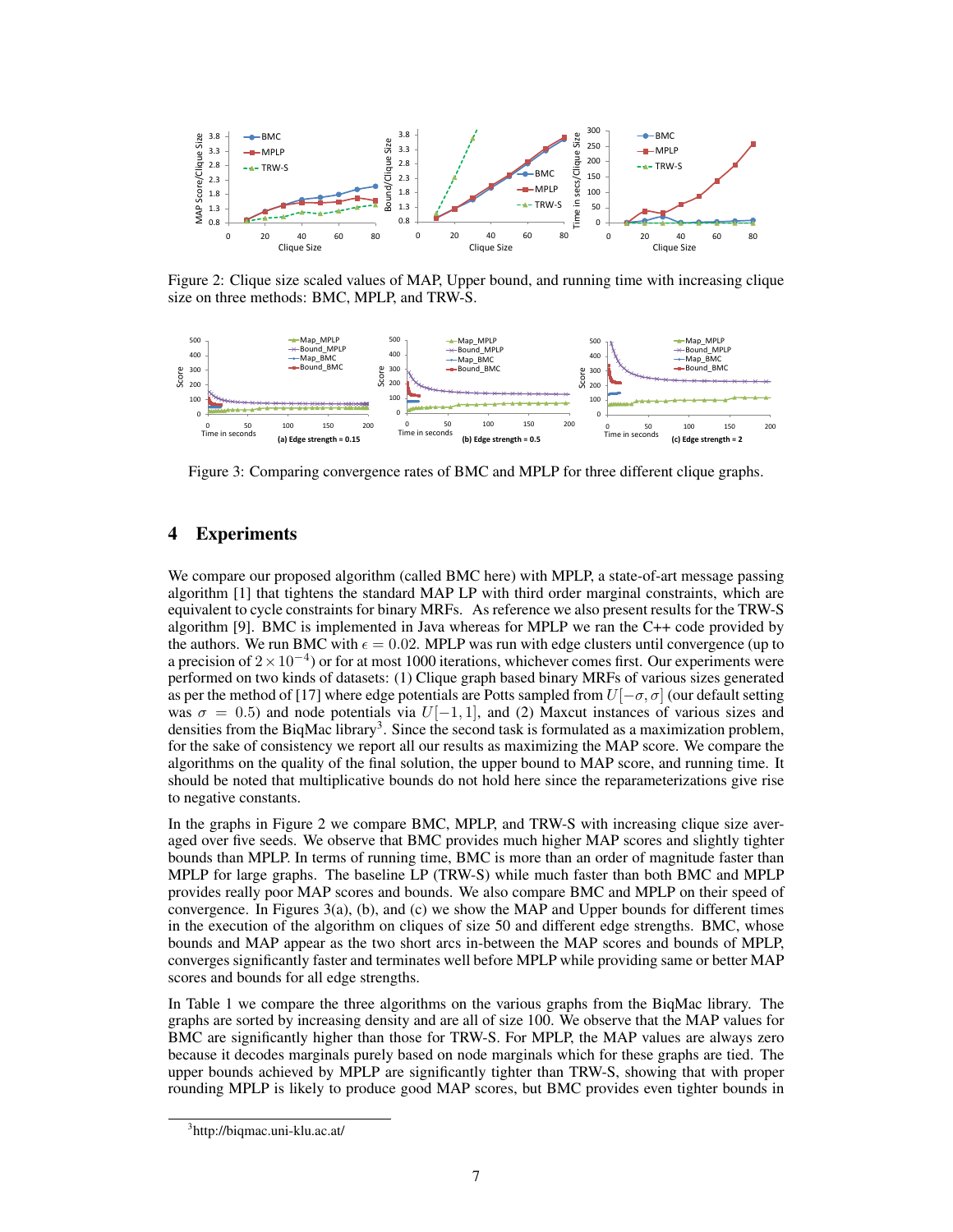|       |         | <b>MAP</b> |             |       | Bound      |             |       | Time in seconds |       |       |
|-------|---------|------------|-------------|-------|------------|-------------|-------|-----------------|-------|-------|
| Graph | density | BMC        | <b>MPLP</b> | TRW-S | <b>BMC</b> | <b>MPLP</b> | TRW-S | <b>BMC</b>      | MPL P | TRW-S |
| pm1s  | 0.1     | 110        | 0           | 91    | 131        | 200         | 257   | 45              | 43    | 0.005 |
| pw01  | 0.1     | 1986       | 0           | 1882  | 2079       | 2397        | 2745  | 48              | 46    | 0.006 |
| w01   | 0.1     | 653        | 0           | 495   | 720        | 1115        | 1320  | 46              | 41    | 0.004 |
| g05   | 0.5     | 1409       | 0           | 1379  | 1650       | 1720        | 2475  | 761             | 317   | 0.021 |
| pw05  | 0.5     | 7975       | 0           | 7786  | 9131       | 9195        | 13696 | 699             | 1139  | 0.021 |
| w05   | 0.5     | 1444       | 0           | 1180  | 2245       | 2488        | 6588  | 737             | 1261  | 0.021 |
| pw09  | 0.9     | 13427      | 0           | 13182 | 16493      | 16404       | 24563 | 106             | 2524  | 0.041 |
| w09   | 0.9     | 1995       | 0           | 1582  | 4073       | 4095        | 11763 | 123             | 2671  | 0.053 |
| pmld  | 0.99    | 347        | 0           | 277   | 842        | 924         | 2463  | 12              | 1307  | 0.047 |

Table 1: Comparisons on Maxcut graphs of size 100 from the BiqMac library.

most cases. The running time for BMC is significantly lower than MPLP for dense graphs but for sparse graphs (10% edges) it requires the same time as MPLP.

Thus, overall we find that BMC achieves tighter bounds and better MAP solutions at a significantly faster rate than the state-of-the-art method for tightening LPs. The gain over MPLP is highest for the case of dense graphs. For sparse graphs many algorithms work, for example recently [8, 26] reported excellent results on planar, or nearly planar graphs and [27] show that even local search works when the graph is sparse.

# 5 Discussion and Conclusion

We put our tightening of the basic MAP LP (Marginal LP in Equation 2 or the Min-cut LP) in perspective with other proposed tightenings based on cycle constraints [17, 18, 1, 19] and higher order marginal constraints [17, 1, 20]. For binary MRFs cycle constraints are equivalent to adding marginal consistency constraints among triples of variables [28]. We show the relationship between cycle constraints and our constraints. Let  $S = (\mathcal{V}_S, \mathcal{E}_S)$  denote the minimum cut graph created from G as shown in Section 2.1 but without the  $i_1$  vertices for  $(1 \le i \le n)$  so that weights of non-submodular edges in  $S$  will be negative. The LP relaxation of MAP based on cycle constraints is defined as:

$$
\begin{array}{rcl} \min\limits_{d} \sum\limits_{e \in \mathcal{E}_\mathcal{S}} w_e' d_e & \\ \sum\limits_{e \in F} (1-d_e) + \sum\limits_{e \in C \backslash F} d_e & \geq & 1 \qquad \forall C \in \mathcal{C}, F \subseteq C \text{ and } \mid F \mid \text{is odd} \\ d_e & \in & [0 \dots 1] \qquad \qquad \forall e \in \mathcal{E}_\mathcal{S} \end{array}
$$

where  $C$  denotes the set of all cycles in  $S$ . Suppose we construct our symmetric minimum cut graph H with edges  $(i_s, j_t)$  corresponding to all four possible values of  $(s, t)$  for each edge  $(i, j) \in \mathcal{E}$ , instead of two that we currently get due to zero-normalized edge potentials. Then, BMC-Sym LP along with the constraints  $d_{i_sj_t} + d_{i_sj_{\overline{t}}} = 1 \ \forall (i_s, j_t) \in \mathcal{E}_H$  is equivalent to the cycle LP above. We skip the proof due to lack of space.

Our main contribution is that by relaxing the cycle LP to the Bipartite Multi-cut LP we have been able to design a combinatorial algorithm which is guaranteed to provide an  $\epsilon$  approximation to the LP in polynomial time. Since we solve the LP and its dual better than any of the earlier methods of enforcing cycle constraints, we are able to obtain tighter bounds and MAP scores at a considerable faster speed.

Future work in this area includes developing combinatorial algorithm for solving the semi-definite program in [21] and extending our approach to multi label graphical models.

Acknowledgement We thank Naveen Garg for helpful discussion in relating the multi-commodity flow problem with the Bipartite multi-cut problem. The second author acknowledges the generous support of Microsoft Research and IBM's Faculty award.